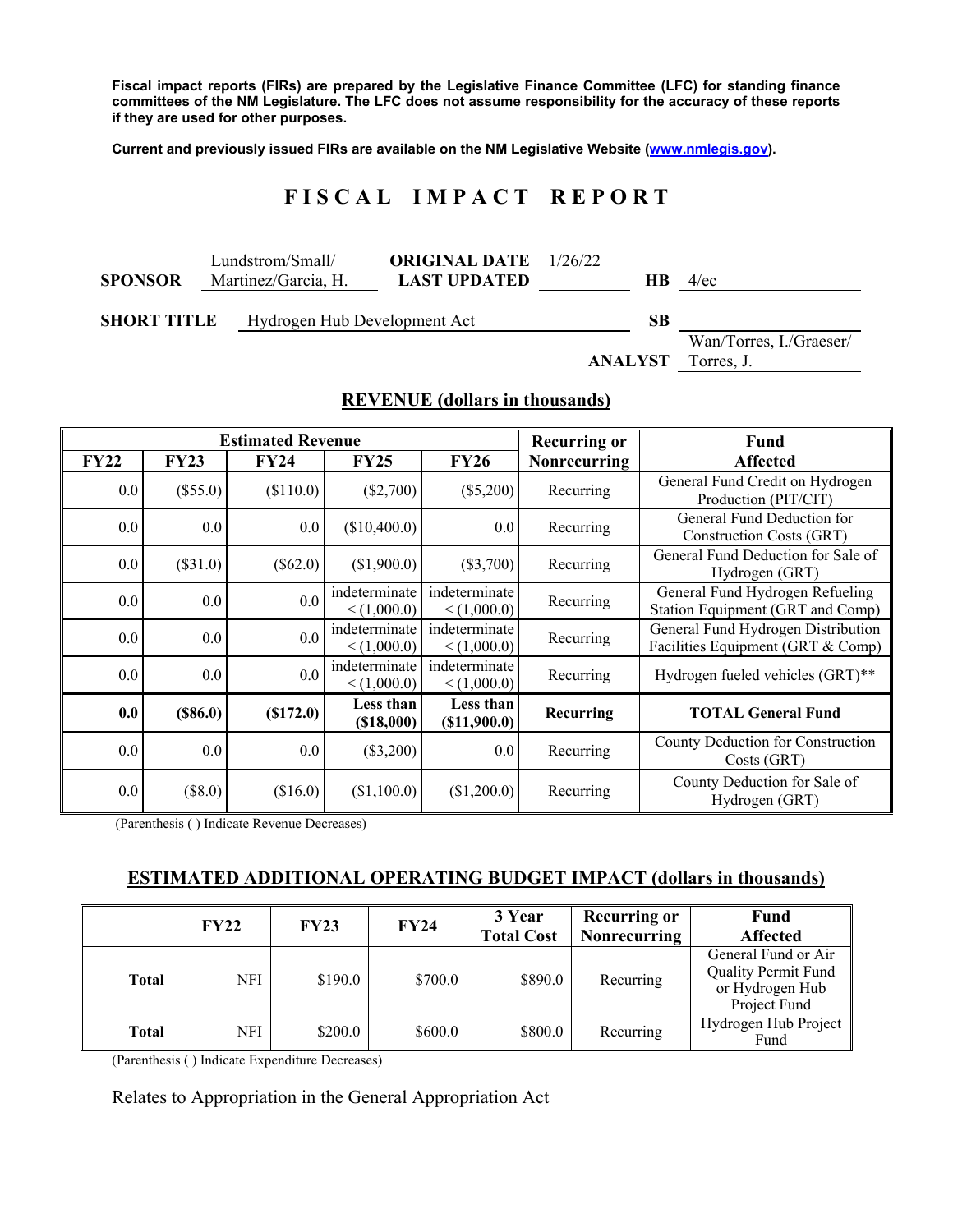#### **SOURCES OF INFORMATION**  LFC Files

Responses Received From Office of the Attorney General (NMAG) New Mexico Finance Authority (NMFA) Economic Development Department (EDD) Energy, Minerals and Natural Resources Department (EMNRD) Indian Affairs Department (IAD) Environment Department (NMED)

No Response Received Taxation and Revenue Department (TRD)

### **SUMMARY**

### Synopsis of Bill

House Bill 4 facilitates the development of hydrogen production in New Mexico by authorizing the state and its political subdivisions ("public partners") to enter into public-private partnership agreements, establishing grant and loan programs to help finance hydrogen hub projects under such agreements, and creating tax deductions and credits to incentivize the development of hydrogen facilities. The legislation also creates a process for designating a "hydrogen hub," defined in the bill as a distinct geographic area within which proposed projects that create or modify infrastructure for the generation of power and the production, storage, transport, and consumption of hydrogen may receive state-funded grants or loans.

Section 3 establishes criteria for the designation of a specific geographic area as a hydrogen hub; Section 4 lists requirements and restrictions for public-private partnerships; and Section 5 creates a hydrogen hub development board. Board members will include the secretaries of Economic Development Department, Department of Finance and Administration, Energy, Minerals and Natural Resources Department, Environment Department, and Taxation and Revenue Department; the chief executive officer of the New Mexico Finance Authority (NMFA); and five public members appointed by the Legislative Council. The board will review and approve or disapprove proposed hydrogen hub areas and proposed public-private partnerships as well as grant and loan applications.

Section 7 of the bill establishes criteria the hydrogen hub development board must use in deciding whether to approve a proposed public-private partnership agreement for a hydrogen hub project. To be approved, a project must (1) be a clean hydrogen electric generation facility, as defined in the bill, or use only clean hydrogen; (2) provide for permanent sequestration of carbon dioxide created in the production of hydrogen; and (3) certify that methane gas produced or purchased for the generation of hydrogen is responsibly sourced gas, as defined in Section 2. Criteria further include, but are not limited to, technological feasibility, financial feasibility, impact on local employment base and an economically distressed community, net environmental impact, and impact on taxable revenue for state and local governments.

Section 8 creates new duties for NMFA, including providing staff support to the hydrogen hub development board for financial analysis of proposed projects, administering grants and loans for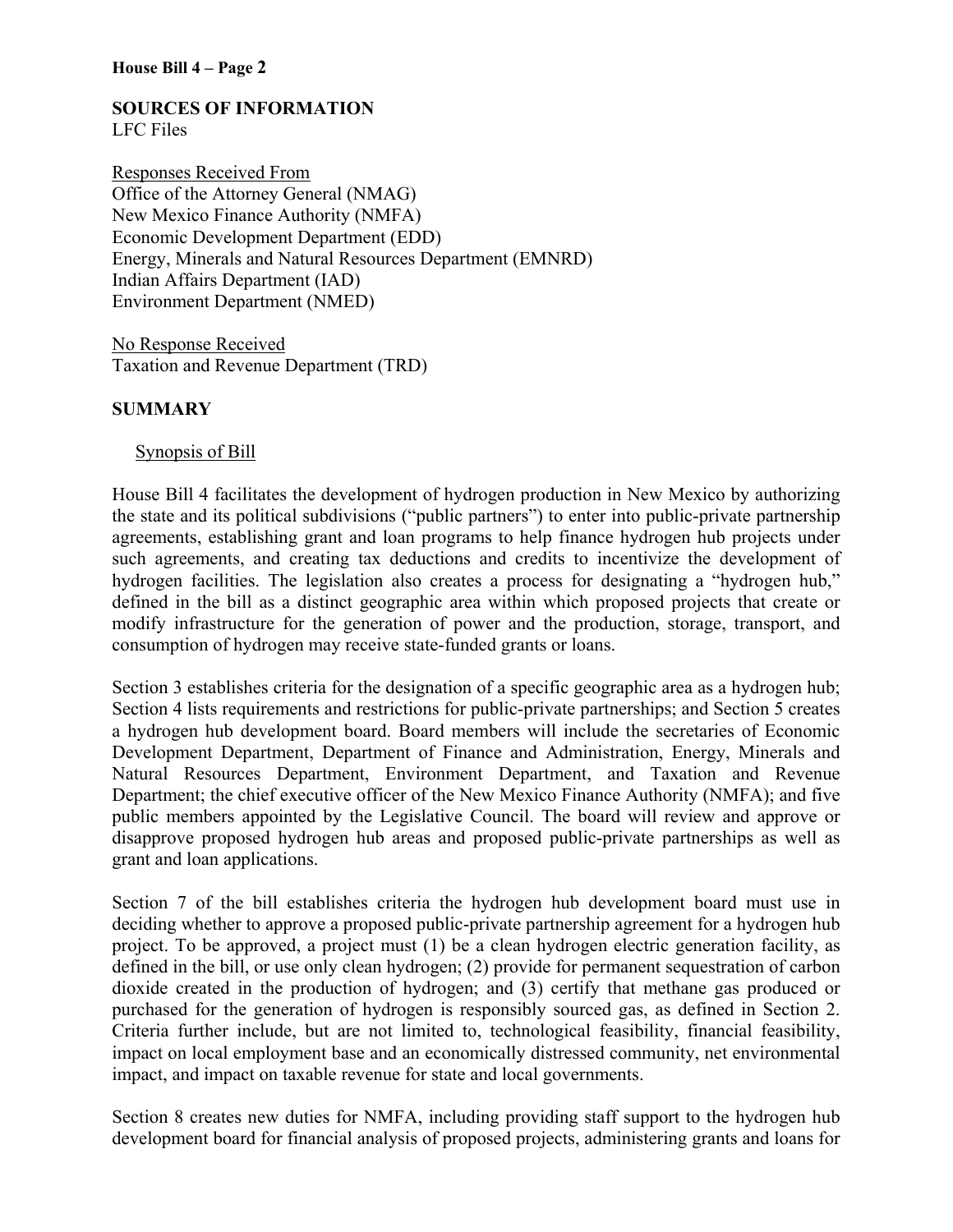approved projects, and issuing bonds for projects. Section 9 creates the hydrogen hub project fund, which will be administered by NMFA to provide grants and loans to eligible applicants and support administrative costs of the board and NMFA. The bill allows NMFA to make grants of up to \$250 thousand to public partners for cost-benefit analyses regarding public-private partnerships on proposed hydrogen projects. The fund may also be used to provide loans for financing hydrogen hub projects through public-private partnerships. Section 9 also lays out additional requirements that must be met to receive a grant or loan from the fund, including that grants or loans may only be made to public partners and Indian nations, tribes, and pueblos.

Sections 10 and 11 give NMFA authority to issue revenue bonds and refunding bonds, respectively, for the purposes authorized in the bill, and Section 12 specifies that the bonds shall not create an obligation, debt, or liability of the state or its political subdivisions. The pledged revenues for revenue bonds issued by NMFA shall be fees, charges, lease payments, installment sale payments, or other revenue sources of a hydrogen hub project for any of the purposes authorized by the bill.

HB4 creates a series of gross receipts tax (GRT) and compensating tax deductions and Personal Income Tax (PIT) and Corporate Income Tax (CIT) credits to spur development of a hydrogen production industry in the state. Both the GRT deductions and the PIT/CIT credits are tiered in value based on CO2 emissions levels that result from the production of hydrogen or the use of hydrogen in producing electrical power. The PIT/CIT credits are applicable for tax years beginning on or after January 1, 2022, and have a sunset date of January 1, 2032. The GRT and compensating tax provisions are effective July 1, 2022, and sunset on January 1, 2032.

Section 15 creates the hydrogen production and energy generation income tax credit, available to eligible taxpayers who hold an interest in a carbon-negative hydrogen production facility, a clean hydrogen production facility, a qualified hydrogen production facility, or a hydrogen electric generating facility. These four types of facilities are defined in the bill and are each assigned a maximum tax credit amount per kilogram of the first 17 million kilograms of hydrogen fuel produced in a given taxable year. Thus, HB4 creates a tiered system that provides a larger tax credit to facilities that produce hydrogen at a lower carbon intensity, as shown in the table below.

|                                 |                                                                                                                                                                               | <b>Facility</b>                    |                                                                                                                                     | <b>Statewide</b>                                                                                                                    |
|---------------------------------|-------------------------------------------------------------------------------------------------------------------------------------------------------------------------------|------------------------------------|-------------------------------------------------------------------------------------------------------------------------------------|-------------------------------------------------------------------------------------------------------------------------------------|
| Type of<br>Hydrogen             | <b>Carbon Intensity (CI)</b>                                                                                                                                                  | <b>Construction</b><br><b>Date</b> | <b>Hydrogen Hub</b><br><b>Incentives</b>                                                                                            | Hydrogen<br><b>Incentives</b>                                                                                                       |
| Qualifying<br>Hydrogen          | Prior to July 1, 2028: CI equal<br>1 <sub>1</sub><br>to or less than 4kg CO2e/kg<br>hydrogen<br>After July 1, 2028: CI equal to<br>2.<br>or less than 3kg CO2e/kg<br>hydrogen | January 1, 2031                    | Personal/corporate<br>income tax credit:<br>\$0.10/kg of hydrogen<br>produced <sup>1</sup><br>Gross receipts tax<br>deduction: 33%  | Personal/corporate<br>income tax credit:<br>\$0.05/kg of hydrogen<br>produced <sup>1</sup><br>Gross receipts tax<br>deduction: 33%  |
| Clean<br>Hydrogen               | CI equal to or less than 2kg<br>CO2e/kg hydrogen; or as defined<br>by the Federal Government                                                                                  | January 1, 2033                    | Personal/corporate<br>income tax credit:<br>\$0.20/kg of hydrogen<br>produced <sup>1</sup><br>Gross receipts tax<br>deduction: 66%  | Personal/corporate<br>income tax credit:<br>\$0.10/kg of hydrogen<br>produced <sup>1</sup><br>Gross receipts tax<br>deduction: 66%  |
| Carbon-<br>Negative<br>Hydrogen | CI equal to or less than 0 kg CO2e                                                                                                                                            | January 1, 2035                    | Personal/corporate<br>income tax credit:<br>\$0.30/kg of hydrogen<br>produced <sup>1</sup><br>Gross receipts tax<br>deduction: 100% | Personal/corporate<br>income tax credit:<br>\$0.15/kg of hydrogen<br>produced <sup>1</sup><br>Gross receipts tax<br>deduction: 100% |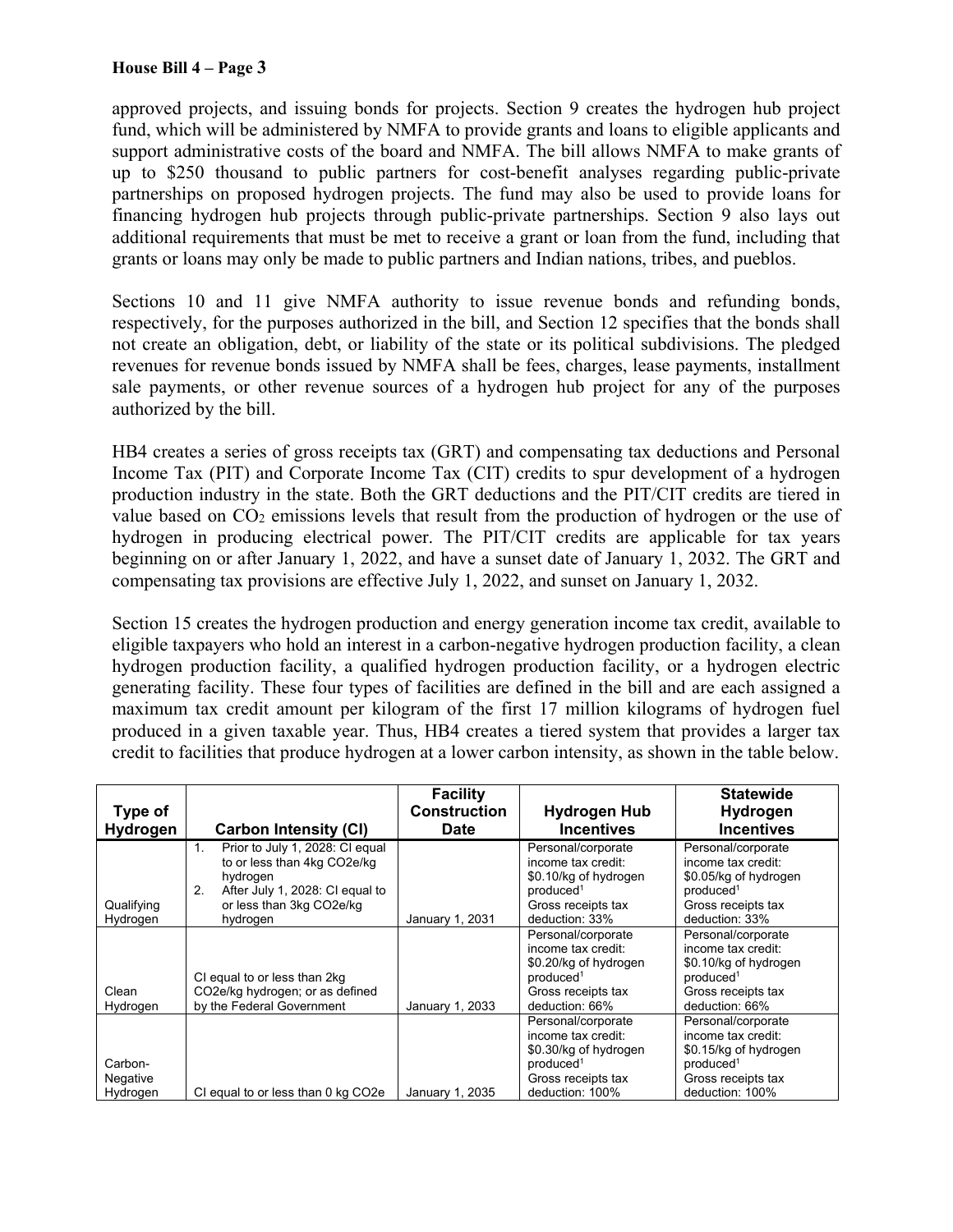HB4 (18) amends Section 9-7A-16 NMSA 1978 to require NMED to evaluate the use of hydrogen as a means of reducing greenhouse gas (GHG) emissions and combating climate change, including by conducting a life cycle assessment of GHG emissions and an analysis of alternative technologies for industries that may seek to use hydrogen fuel. A life cycle assessment would include the evaluation of GHG emissions that result from the production and use of hydrogen in the state. NMED must also evaluate the sectors of the economy in which hydrogen may be used, comparing the use of hydrogen to the use of other technologies on a cost and emissions basis.

NMED must complete these tasks and submit a report of findings to the governor, Economic Development Department, and Legislature by October 1, 2023. NMED will also be responsible for:

- Approving an independent organization to certify responsibly sourced gas in the absence of a federal standard, and
- Petitioning the Environmental Improvement Board (EIB) to promulgate rules that consider and address the implications for GHG emissions produced from the generation of hydrogen by July 1, 2024.

Section 19 adds an exemption to the procurement code for agreements and contracts entered into pursuant to the legislation.

This bill contains an emergency clause and would become effective immediately upon signature by the governor.

# **FISCAL IMPLICATIONS**

HB4 creates a tax expenditure with a cost that is difficult to determine but likely significant based on announced hydrogen electric generation plant projects. Estimating the cost of tax expenditures is difficult due to uncertainty created by confidentiality requirements surrounding certain taxpayer information, and analysts must frequently interpret third-party data sources. The PIT/CIT and GRT/compensating tax deductions and credits must be separately reported.

This bill may be counter to the LFC tax policy principle of adequacy, efficiency, and equity. Due to the increasing cost of tax expenditures, revenues may be insufficient to cover growing recurring appropriations.

The most active proposed investment in hydrogen involves renovation, reconstruction, and reuse of the now closed, coal-fired Escalante Power Plant in Prewitt, New Mexico, in McKinley County. There are also other smaller projects, such as those by Bayotech, that would be aided by the tax deductions and credits contained in this bill.

To provide the Legislature with at least an order-of-magnitude estimate of the revenue impact of the provisions of this bill, LFC staff have built a fiscal model (pro-forma) based on announced capacity of the Escalante H2Power ("Escalante") project and Bayotech facilities. The Escalante production facility is proposed to use a steam methane reformer process with an air-separation unit devoted to the 215 megawatt electricity generator, with the remaining hydrogen sold in the market for production of ammonia fertilizer, for powering long-haul trucking using fuel-cells, and possibly for use in aviation.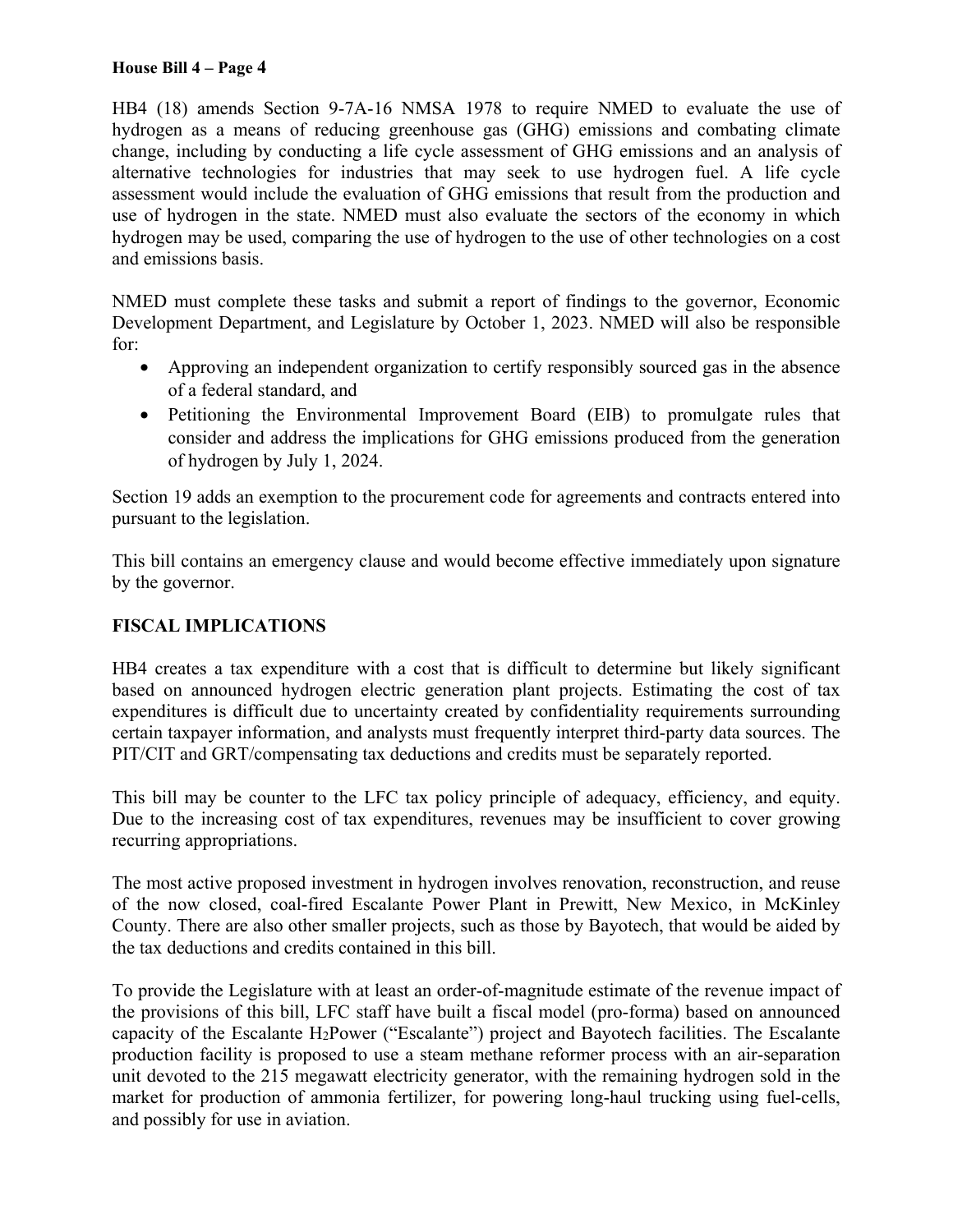Important assumptions include:

- Electric power would be sold wholesale or exported and receipts would be deductible pursuant to Section 7-9-48 NMSA 1978 and Section 7-9-55 NMSA 1978.
- Hydrogen fueled vehicles would be exempt from Motor Vehicle Excise Tax and would then be subject to GRT except for this explicit deduction in the bill.
- A claim for the PIT/CIT credit from Escalante would be delayed until the plant was operating and, along with Bayotech, is assumed at the lowest applicable tier.
- The tier level applicable to construction costs for a hydrogen fueled electricity generating facility would be based on the construction permit, not actual production.

A recommendation currently being considered by the House Appropriations and Finance Committee appropriates \$125 million (nonrecurring) to the hydrogen hub project fund for grants, loans, and administrative expenses of NMED and NMFA, contingent on enactment of this legislation. The recommended language includes that each agency may spend up to \$500 thousand of the appropriation for their costs associated with carrying out their responsibilities under HB4.

NMFA projects additional annual operating expenses of \$600 thousand for FTE and other administrative costs associated with its new duties established by HB4. As this estimate exceeds the current recommended amount allocated for NMFA's administrative expenses and Section 9(F) requires legislative approval for appropriations from the hydrogen hub project fund, reimbursement for these costs would depend on future legislative appropriations from the fund to NMFA (see "Amendments").

NMED estimates the annual cost of FTE for rulemaking and supporting the hydrogen hub development board will be \$390 thousand. The agency also anticipates providing administrative services will require expenditures of approximately \$50 thousand for fulfilling public notice requirements, court reporting, interpretation services, and other costs associated with the board's duties, as well as retaining legal counsel and subject matter experts when appropriate.

To conduct the analysis required in Section 18 and petition the EIB to address the implications of GHG emissions resulting from the generation and use of hydrogen, NMED projects a need of \$250 thousand for contractual services in FY23. The recommended appropriation to the hydrogen hub project fund would partially cover NMED's total estimated expenses of \$690 thousand in FY23. The LFC FY23 operating budget recommendation for NMED includes the creation of a Climate Change Bureau, staffed by 7 FTE, which would be responsible for implementing the Hydrogen Hub Development Act, among other tasks. Therefore, recurring funds are available to NMED in addition to the appropriation from the hydrogen hub project fund.

# **SIGNIFICANT ISSUES**

The federal Infrastructure Investment and Jobs Act of 2021 (IIJA) that was signed November 15, 2021, includes \$8 billion for federal fiscal years 2022-2026 to be distributed as grants to four hydrogen hub demonstration projects to be selected by the U.S. Department of Energy (DOE). HB4 puts New Mexico in position to compete for one of the four clean hydrogen hubs by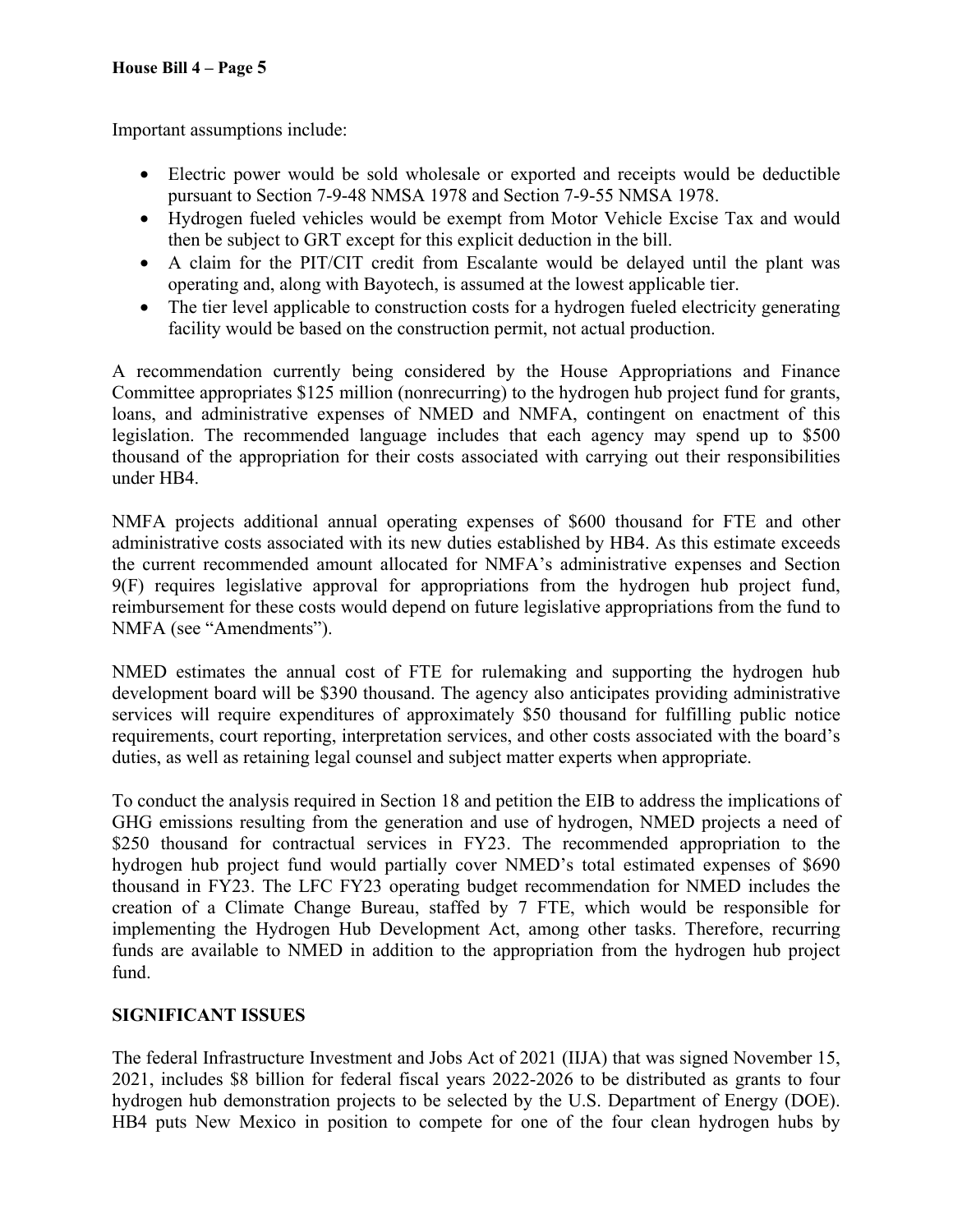establishing a public-private partnership structure that can be responsive to private interest in developing a hydrogen hub, or hubs, in New Mexico. If the Escalante project is selected for federal funding, then neither the state tax credits nor public-private partnership investment would be necessary. If the project does not receive a DOE grant, then the tax deductions, tax credits, and direct financial support would be critical in jumpstarting the industry.

The Economic Development Department (EDD) believes a hydrogen economy should be a key component of New Mexico's economic growth strategy. In EDD's recently released 20-year strategic plan, green and sustainable energy, including clean hydrogen, is named as one of nine target industries the state should actively pursue to diversify and grow the economy. EDD explains, "hydrogen is widely regarded as critical for the transition away from carbon-intensive energies to those based on renewables as it is one of the few energy sources that can be used for power generation, transportation, and industries processes," and "New Mexico's current strengths in natural gas make the state a competitive location for the near-term build out of blue hydrogen production, which requires natural gas."

The proposed Escalante project would be the world's first conversion of a coal-fired power plant to a hydrogen production facility, and EDD believes HB4 is an important policy step towards that accomplishment; the agency states, "By becoming an early leader in hydrogen, New Mexico could see large scale investments that could produce high-wage jobs throughout the state."

From an environmental standpoint, vigorous debate regarding the emissions impact of hydrogen is ongoing, but NMED submits that hydrogen production tax credits will help New Mexico decarbonize its energy production and transportation sectors, while driving innovation across industries. The agency further states that "HB4 commits the state to rapid and ambitious action to ensure that New Mexico reduces GHG emissions while developing climate resilience, supporting disproportionately affected communities, and building the clean energy economy in areas that have been impacted by job losses in the industries that rely on fossil fuels such as electricity generation and oil refining. … Efforts to expand the use of hydrogen for existing sources or new sources relocating to New Mexico will provide a lower- or zero-carbon energy source through the designated hydrogen hubs and monetary incentives, especially for hard to decarbonize industries."

The Indian Affairs Department (IAD) comments that access to financial resources is often a key barrier to development projects in Indian nations, tribes, and pueblos, and therefore, HB4's provision authorizing hydrogen hub development grants and loans to Indian nations, tribes, and pueblos may benefit this community and their chosen private partners by providing financial assistance to selected hydrogen projects.

As pointed out by the Energy, Minerals and Natural Resources Department (EMNRD), successful deployment of facilities that require carbon capture and sequestration, such as the Escalante power plant, may require the state to address specific policy issues in the near future. One such issue is pore space ownership (i.e., who owns the underground geographic features where CO<sub>2</sub> might be stored, particularly in a split estate location) and rules surrounding pore space development. Another is the long-term and short-term ownership of sequestered CO<sub>2</sub> and associated financial assurance requirements.

## **PERFORMANCE IMPLICATIONS**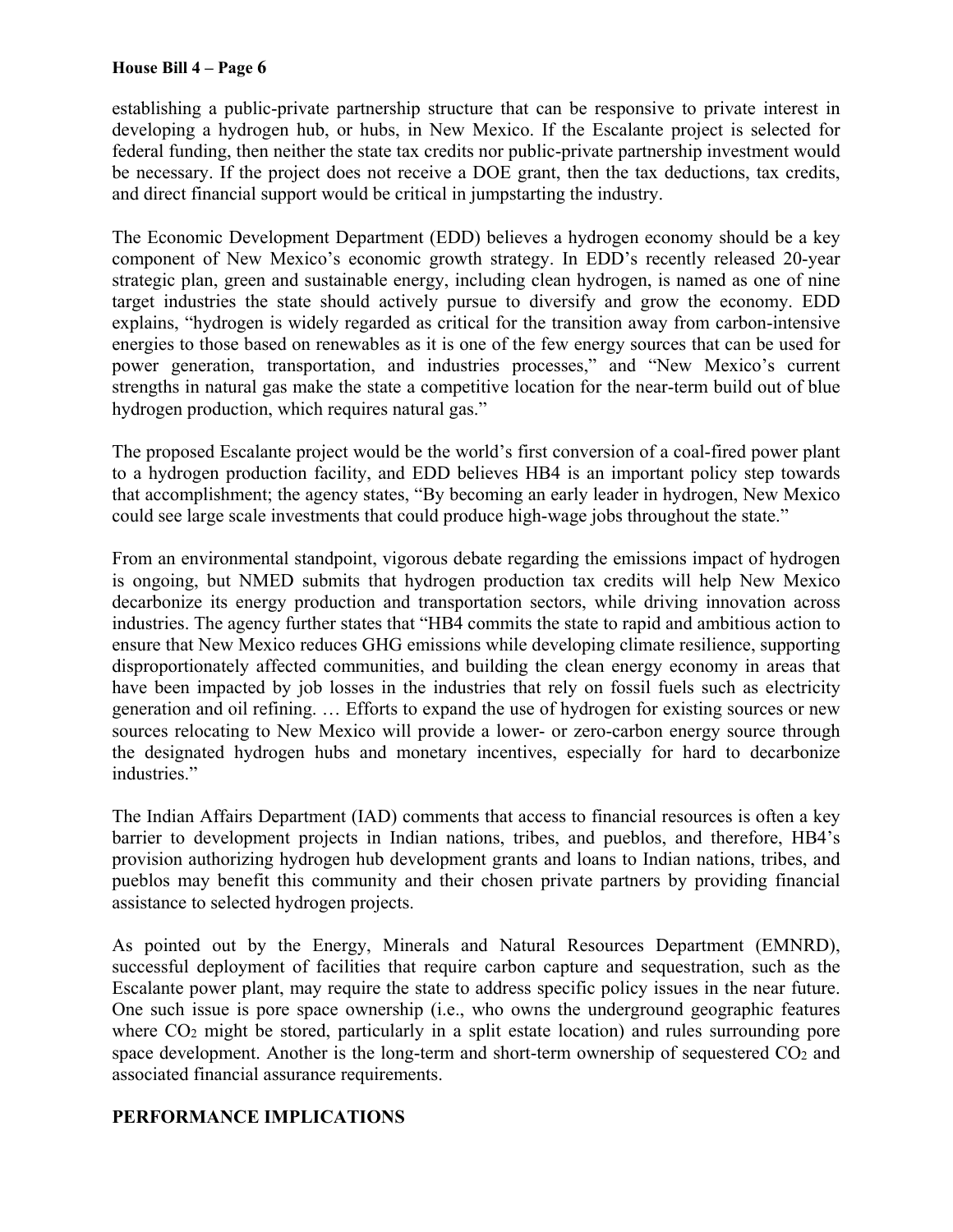NMED is responsible for administering and enforcing regulations promulgated by the EIB to improve air quality throughout New Mexico. Key performance measure goals for public health and environmental protection are to reduce the share of the population exposed to unhealthy air and to reduce statewide emissions of nitrogen oxides and volatile organic compounds. According to NMED, HB4 will lower emissions from transportation and electricity generation fuels, reducing the amount of GHG in the atmosphere that contribute to climate change and degrade air quality. NMED is also responsible for implementing the Governor's Executive Order 2019-003 Addressing Climate Change and Energy Waste Prevention, which seeks to reduce statewide GHG emissions by 45 percent by 2030.

The LFC tax policy of accountability is met with the bill's requirement to report annually to an interim legislative committee. The bill does not articulate the purpose of the tax incentives nor establish measureable goals which will prevent evaluation of the legislation's effectiveness and efficiency.

# **ADMINISTRATIVE IMPLICATIONS**

HB4 directs NMED to adopt rules to establish procedures to determine if facilities may receive a certificate of eligibility to claim either one of the income tax credits. NMED expects it will require two FTE  $-1.5$  technical staff and one part-time attorney  $-$  to develop proposed rules, conduct stakeholder and public outreach, participate in the rulemaking hearing process, and implement the certification requirements of the tax credits. HB4 also requires NMED to provide administrative services to the hydrogen hub development board, which NMED states will require 1 FTE.

HB4 requires NMFA to provide staff support to the board for financial analysis of proposed hydrogen hub projects. According to NMFA, these responsibilities would be similar to those currently provided to the Department of Transportation (NMDOT) in terms of financial analysis, bond issuance, establishing lines-of-credit, collecting revenues held by a Trustee that are designated for bond repayment, investing NMDOT funds, and managing the financial aspects of project funds. NMFA is therefore equipped to serve in this role, but may need additional staff due to the expected magnitude of a hydrogen hub project.

HB4 will enable NMFA to issue revenue bonds without state obligation or support. While NMFA has the expertise to issue such revenue bonds, it notes that success in doing so will depend on the availability of revenues from a hydrogen hub project, which in turn will likely require the facility to be in operation; bridging the financing gap between building the facility and generating revenues from an operating facility will likely fall to the private partner.

## **CONFLICT, RELATIONSHIP**

House Bill 55 creates a public-private partnership board at NMFA and adds an exemption for public-private partnerships to the procurement code. If both HB55 and HB4 pass, these provisions could conflict with one another.

HB4 relates to an appropriation recommendation for House Bill 2: \$125 million to the hydrogen hub project fund for loans and grants authorized in this bill.

## **TECHNICAL ISSUES**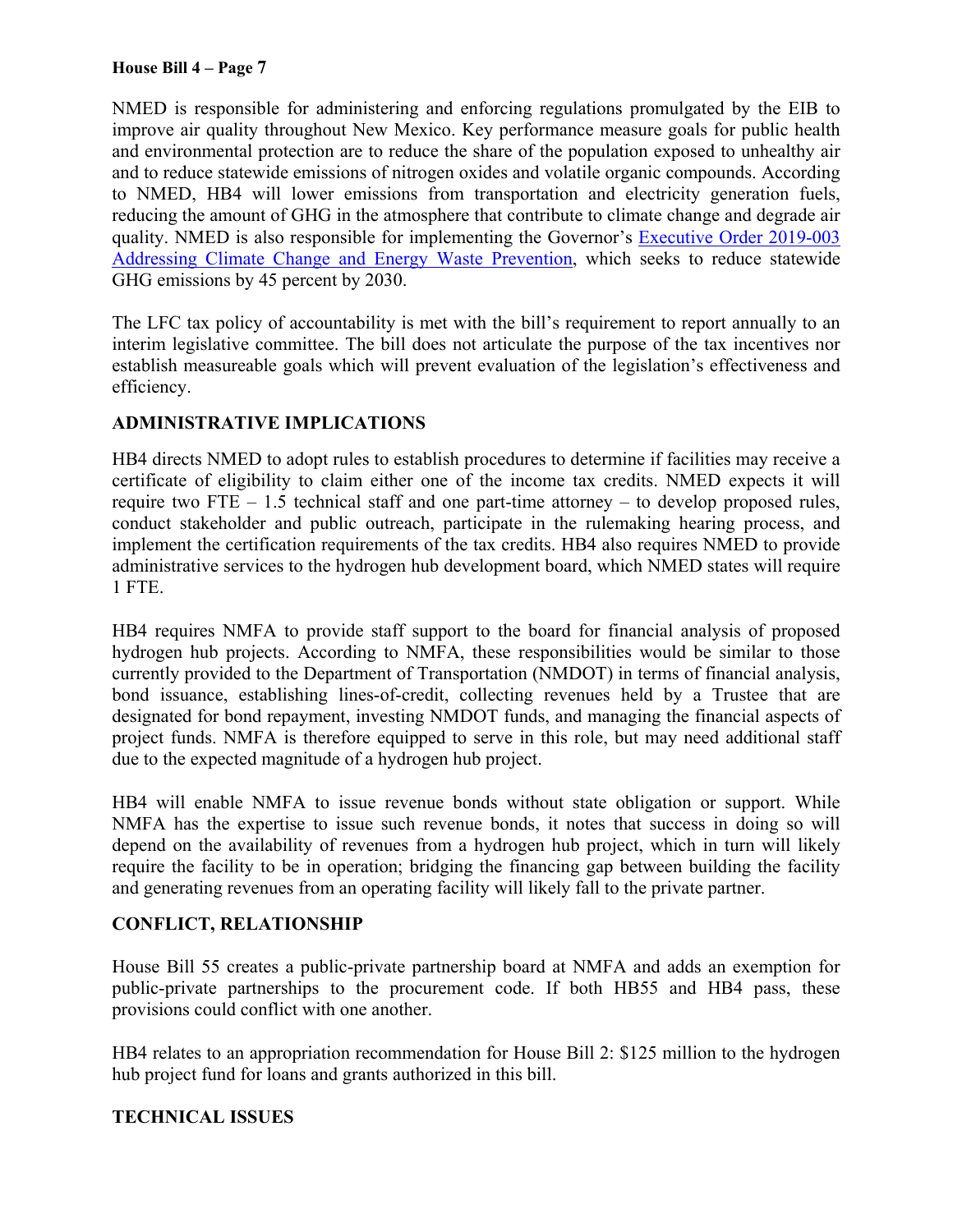HB4 provides for the merging of public and private entities into public-private partnerships, under public-private partnership agreements. Section 41-4-4 NMSA 1978 (the Tort Claims Act) grants public entities and employees immunity from liability for tort claims except as waived under the New Mexico Religious Freedom Restoration Act [Sections 28-22-1 to 28-22-5 NMSA 1978] or the Tort Claims Act.

Section 41-4-8(A) NMSA 1978 states in part that immunity "does not apply to liability for damages resulting from bodily injury, wrongful death or property damage caused by the negligence of public employees while acting within the scope of their duties in the operation of the following [enumerated] public utilities…."

Section 41-4-8(B) NMSA 1978 states: "The liability imposed pursuant to Subsection A of this section shall not include liability for damages resulting from bodily injury, wrongful death or property damage: (1) caused by a failure to provide an adequate supply of gas, water, electricity or services as described in Subsection A of this section; or (2) arising out of the discharge, dispersal, release or escape of smoke, vapors, soot, fumes, acids, alkalis, toxic chemicals, liquids or gases, waste materials or other irritants, contaminants or pollutants into or upon land, the atmosphere or any watercourse or body of water."

HB4 presents a potential issue as to whether this creation of a public-private partnership under public-private partnership agreement nullifies the immunity otherwise available to public utilities, entities, and employees under the Tort Claims Act.

Section  $4(D)(12)$  states that a public-private partnership agreement shall "provide for the protection of proprietary information of the private partner." Because the partnership would involve a private entity, the legislation may require language as to how the proprietary information will be protected under Inspection of Public Records Act (IPRA) requirements that apply to the public entity.

The Office of the Attorney General (NMAG) notes that "In Section 9(B), the clause, 'as required by the authority' at the end of the sentence makes it unclear whether the authority can waive the preceding provision that obligates a private partner to 'provide funds that match or exceed the public partner's monetary obligations for the cost of a study.'"

NMAG clarifies that the HB4 definition of clean hydrogen referencing standards developed pursuant to Section 822 of the Federal Energy Policy Act of 2005 was likely intended to refer to Section 822 of the federal Infrastructure Investment and Jobs Act, 42 U.S.C.A §16166, Pub. L. No. 117-58 (2021).

NMAG also reports:

"The definition of the term 'responsibly sourced gas' refers to standards promulgated pursuant to Title 8 of the federal Energy Policy Act of 2005. Presumably, this is in reference to the Clean hydrogen research and development program, 42 U.S.C.A. §16154(J) (2021), which was amended to direct the Secretary of the Department of Energy, issue updated targets for the 'clean hydrogen research and development program' within 180 days from the date of enactment to 'address near-term (up to 2 years), midterm (up to 7 years), and long-term (up to 15 years) challenges to the advancement of clean hydrogen systems and technologies.' As of the time of this analysis, the status of those updated targets is uncertain. In short, absent federal definition, the proposed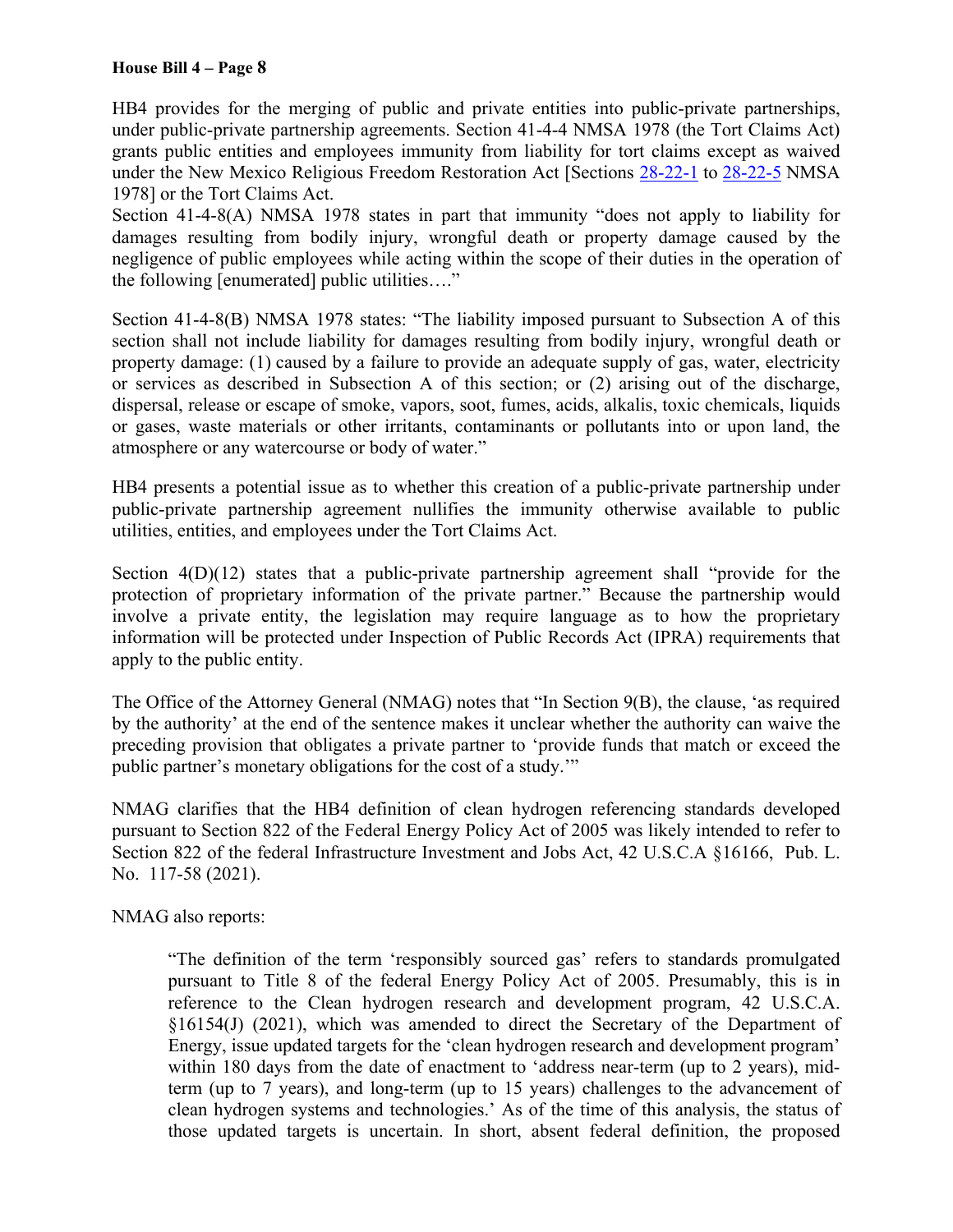language is vague.

As drafted, Section 7(A) states that 'if the proposed project generates hydrogen, then the board shall approve it only if it finds...' The clause 'if the proposed project generates hydrogen' suggests that hydrogen producers already in operation could nonetheless qualify for a hydrogen hub project if they otherwise meet the criteria."

# **OTHER SUBSTANTIVE ISSUES**

Section 12 of the bill states "no breach shall impose a financial liability or charge upon the general credit of the state or any of its political subdivisions." However, NMAG notes it is unclear how this provision would protect against a rating agency downgrade in response to a debt obligation default held by a public-private partnership involving a political subdivision.

Section 9(E) provides for a grant or loan of money in the hydrogen hub project fund to "an Indian nation, tribe or pueblo that has entered into a public-private partnership with a private partner for the development of a public project" under enumerated conditions. In *Hamaatsa, Inc. v. Pueblo of San Felipe*, 2017-NMSC-007, 388 P.3d 977, the court held that dismissal was proper under: "the unequivocal precedent of the United States Supreme Court [which] declares only two exceptions to tribal sovereign immunity—the tribes' waiver of immunity or congressional authorization—neither of which exists in the instant case." Additionally, Update of Selected Studies in Transportation Law, citing *Michigan v. Bay Mills Indian Community*, 134 S. Ct. 2024, 188 L. Ed. 2d `071 (2014) states: "Sovereign immunity … extends to commercial activities off of Indian lands and can only be waived by the tribe or Congress."

Under this precedent, tribal sovereign immunity can only be expressly waived by an authorized member of the Indian nation, tribe, or pueblo; or by a Congressional waiver. If not waived, tribal sovereign immunity will apply to judicial actions taken against said entities. An express waiver of tribal sovereign immunity should therefore be included in HB4, and in any related legislation (and agreements) involving the Indian nation, tribe, or pueblo in order to preserve the state's pursuit of default and other contract remedies.

## **AMENDMENTS**

NMFA points out a potential conflict between Sections 8(H) and 9(F) of the bill: 8(H) requires NMFA to be compensated for administrative and reimbursable costs related to the authority's support of the board and administration of the hydrogen hub project fund, but 9(F) specifies that money in the fund is subject to legislative appropriation. Section 8(H) may indicate NMFA is entitled to reimbursement for all relevant administrative costs, regardless of legislative appropriation.

## **POSSIBLE QUESTIONS**

## **Does the bill meet the Legislative Finance Committee tax policy principles?**

- **1. Adequacy**: Revenue should be adequate to fund needed government services.
- **2. Efficiency**: Tax base should be as broad as possible and avoid excess reliance on one tax.
- **3. Equity**: Different taxpayers should be treated fairly.
- **4. Simplicity**: Collection should be simple and easily understood.
- **5. Accountability**: Preferences should be easy to monitor and evaluate